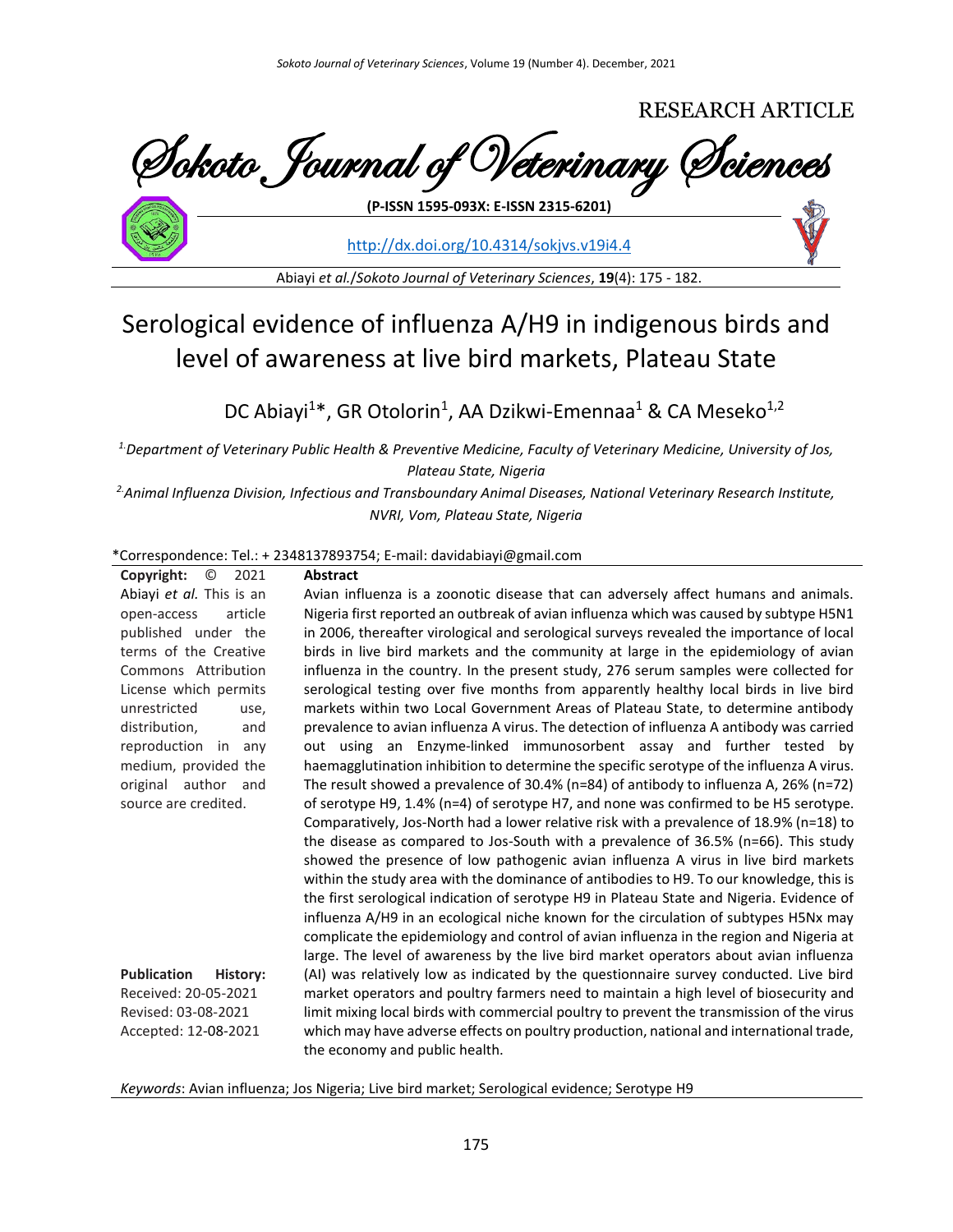#### **Introduction**

Avian influenza (AI) is a highly infectious disease caused by type A influenza viruses. This virus belongs to the family *Orthomyxoviridae* which are singlestranded 8-segmented negative sensed RNA that encode at least 10 viral proteins (Machalaba *et al.*, 2015; Bevins *et al.*, 2016). The disease constitutes a major threat to the poultry industry worldwide (Meseko & Oluwayelu, 2019). The *Orthomyxoviridae* family is divided into four main genera viz; A, B, C, D and two other genera found in fish and arthropod (Payne, 2017). Avian influenza belongs to the genus of influenza A which is the most widespread among other influenza viruses with members infecting avian and mammalian species (Thomas *et al.*, 2019). Influenza A viruses are further classified by subtypes based on the glycoproteins, haemagglutinin (HA) and neuraminidase (NA) proteins. Presently, there are 18 subtypes and 10NA subtypes (Kumar *et al.*, 2018; Tindale *et al*., 2020). Divergent avian influenza A viruses HA H17, H18, and NA N10 are recently isolated from bats (Lamb & Roberts, 2014: Oluwayelu *et al.*, 2015: Akanbi *et al.*, 2016a). Only H1, H2 and H3 are commonly found in humans but viruses with H5, H7 and H10 HA have been isolated from humans but without extensive human to human transmission of the viruses (Lamb *et al.*, 2014). The HA and NA are capable of eliciting subtype-specific immune responses which protect within subtypes and partially protect across subtypes (Tindale *et al*., 2020).

The influenza A viruses infect humans and many different animals, the virus can also evolve into new subtypes of influenza A virus which may have the ability to infect humans and have a sustained human to human transmission, which can cause an influenza pandemic (Markets *et al.*, 2020; Steensels *et al.*, 2020). However, certain subtypes of influenza A virus are specific to certain species, except waterfowls, which are host to all known subtypes of influenza A viruses (Meseko *et al*., 2020).

The primary mode of transmission in human cases of avian influenza virus infection is from bird to human through direct or close contact with infected birds or contaminated surfaces (Meseko & Oluwayelu, 2019). Even though some studies have shown the prevalence of various strains and subtypes of Avian influenza antibodies in the serum of apparently healthy birds in live bird markets in some parts of the country (Meseko *et al.*, 2018b), there is a dearth of this information in many other parts of the country, including Plateau State.

This research aims to detect antibodies to the avian influenza A virus in local birds, at LBMs in Jos-north

and south, Plateau State, Nigeria using enzyme-linked immunosorbent assay, and haemagglutination inhibition test. Knowledge of the seroprevalence of avian influenza in Jos, Plateau State will support public health workers with relevant data that will help in the planning of Avian Influenza control programmes at the human-animal interface in these areas.

#### **Materials and Methods**

#### *Study area*

Jos city with coordinates 9.8965°N, 8.8583°E is in Plateau State, which is in the middle belt of Nigeria, Plateau is situated in the tropical zone of Nigeria, at a higher altitude resulting in a near temperate climate with an average temperature of between 13 and 22℃. Harmattan winds bring about the coldest weather between December and February. The warmest temperatures usually occur in the dry season in March and April. The mean annual rainfall varies between 131.75 cm (52 in) in the southern part to 146 cm (57 in) on the Plateau. Although the state is best known for its mining production, agriculture is the major occupation of the people. It is the administrative capital and largest city in Plateau State and has a major concentration of poultry farms in Nigeria (Akkermans *et al.*, 2015; Chinyere *et al.*, 2020). Poultry farmers on the Plateau, practice either the deep litter system or the battery cage system of management, while a mixed management system is practised at live bird markets. This study was conducted in Jos-North and Jos-South Local Government Area of Plateau State, Nigeria. In Jos North, two major live bird markets (LBMs) are known, which are; Chobe LBM with coordinates 9º55'59''N and 8º52'55''E and Kasuwan Kaji LBM with coordinates 9º56'12''N and 8º53'15''E. Jos-South houses two major LBM which includes Kwararafa LBM in Bukuru with coordinates 9º47'20" N and 8º51'52" E and LBM at "British America" close to the Jos abattoir with coordinates 9°53'39''N and 8°53'18''E.

#### *Study design*

A cross-sectional study was carried out to detect the presence of avian influenza antibodies in mixed species of indigenous birds within the study area. A pretested questionnaire was also used to obtain information about avian influenza from live bird markets operators in the study area.

#### *Determination of sample size*

The sample size for the study was determined using the formula by Cohen (1988):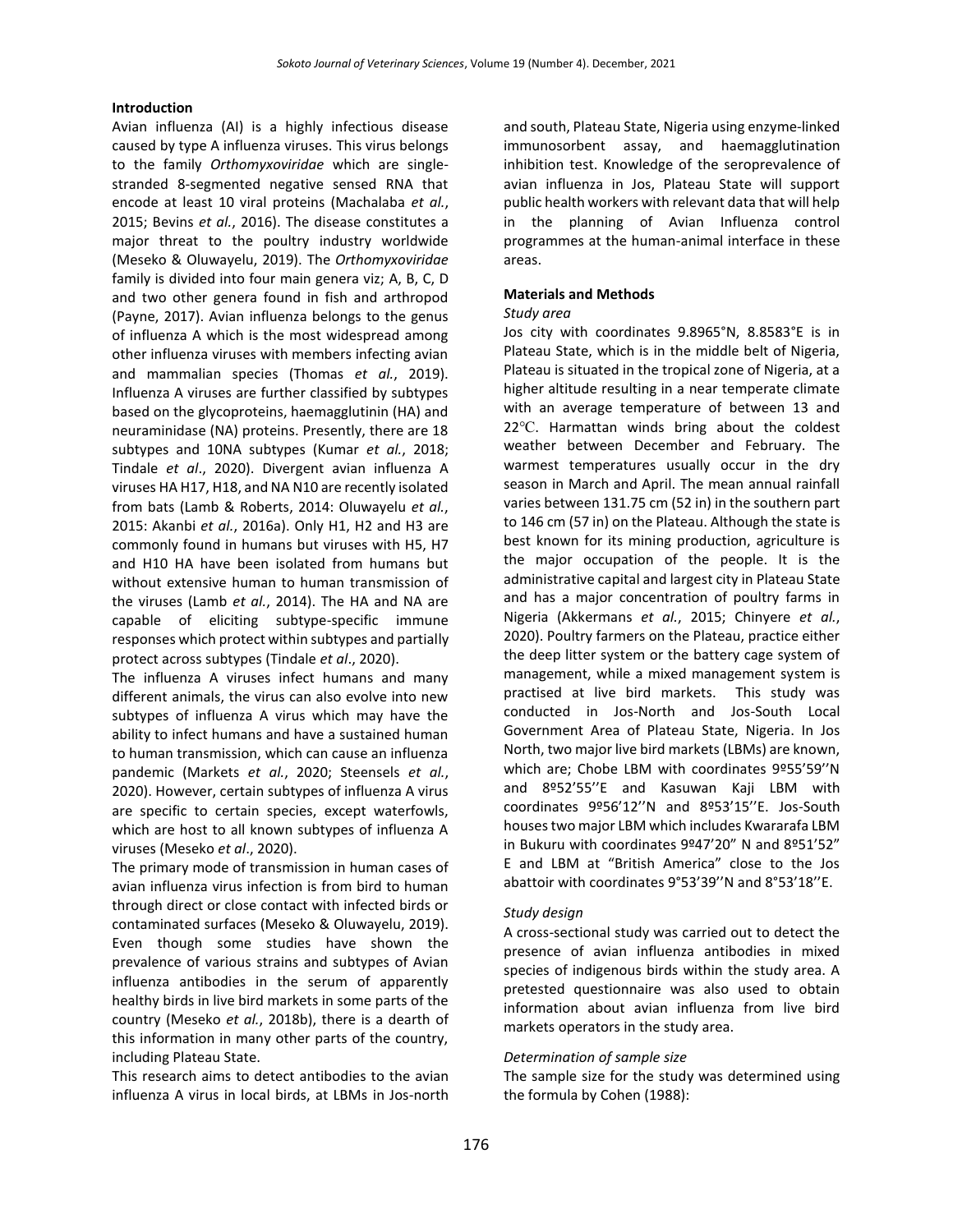# $N = Z^2Pq/L^2$

Where:

N = Number of samples to be taken from a population Z = Z-score (for a two-tailed test at 95% confidence  $interval = 1.96$ 

P = Prevalence of AI antibodies = 18.7% (Ameji *et al*., 2017)

 $q = 1-P = 1 - 0.187 = 0.813$ 

 $L = a$  measure of the confidence interval = allowable error  $(5%) = 0.05$ .

Substituting the values into Cohen's formula gives.

 $N = (1.96<sup>2</sup> \times 0.187 \times 0.813)/0.5\% = 233.6$ 

#### N=234.

The sample size was increased to 276 to reduce sampling error.

#### *Questionnaire*

Validity and reliability of the questionnaire*:* The questionnaires were validated by experts in National Veterinary Research Institute and evaluated before testing for validity. The reliability and validity index expected was calculated using Karl Pearson"s coefficient of correlation; the same one that was used to test the overall data validity.

Cronbach's alpha (coefficient alpha) method of estimating reliability was used to estimate the reliability of the test. It was found to be 0.96. To make sure the questionnaire was free from vague and unclear items, the draft questionnaire was examined by advisors and by experts on the area for comment. The questionnaire was for the marketers. It was carefully constructed as it was the heart of the study. The researchers developed them from scratch with the help of professionals as supervisors in the final stage of their development. To ensure that the questionnaires captured data accurately, the wordings were carefully constructed to avoid ambiguity.

# *Sampling and sample collection*

Blood samples were collected from local birds after proper restraint to expose the area over the wing vein. A 21-gauge needle and 5 mL syringe were used to obtain 2 mL of blood from the wing vein. A total of 276 blood samples were collected over 5 months (March to July 2020) from apparently healthy local birds at live bird markets in the Local Government Areas in Plateau State as indicated by Figure 2. A total of 24 blood samples were collected from Kasuwan Kaji in Jos-North, 71 blood samples were collected from Chobe LBM in Jos-North, 19 blood samples were collected from "British American" LBM Jos-North and 162 blood samples were collected from Kwararafa

LBM in Jos-south. The collected blood was allowed to stand for two hours for clotting to occur and the serum was decanted into a bijou bottle, stored under ice then transported to the Regional Laboratory for Animal Influenza and Other Transboundary Diseases of the National Veterinary Research Institute (NVRI) Vom within 24 hours. These were stored at -20℃ until used.

#### *Detection of avian influenza antibodies*

Detection of avian influenza antibodies by enzyme link immunosorbent assay (ELISA): Influenza A virus antibody ELISA Test Kit (IDEXX Influenza A, Hoofddorp, Netherland) was used for the detection of influenza A antibodies. This assay measures the relative level of antibodies to influenza A in animal serum. The assay is performed on 96-well plates that have been pre-coated with influenza A viral antigen. This procedure was carried out according to the OIE manual (2018).

The absorbance of the samples and controls were subsequently measured and recorded at 650nm.

Determination of specific serotype of influenza a virus from the collected samples using haemagglutination (HA) test and haemagglutination inhibition (HI) test: After ELISA was carried out, Positive samples were further analyzed by haemagglutination inhibition (HI) test for AI serotype-specific antibodies using a panel of reference antigens comprising H5, H7 and H9 viruses with four haemagglutination units of each antigen according to the OIE manual (2018).

# **Results**

#### *Questionnaire results*

The findings from the questionnaire survey showed that 45% (45/100) of the respondents had heard about AI, 33% (33/100) comprehended what AI was; hence 39% of the respondents had heard about AI or knew what AI was, therefore 61% (61/100) did not know about the disease.

However, Table 1 showed that only 39.5% of those knowledgeable about AI could identify some clinical signs associated with suspected cases of HPAI, amongst which were haemorrhagic wattle, decreasing egg production and unusual high mortality. Furthermore, 60% (60/100) of the respondents reported seeking veterinary intervention when their flocks showed symptoms of diseases, 20% (20/100) of the respondents reported that they sell their sick birds, while 25% (25/100) reported that they slaughter for consumption and 70% (70/100) reported to attempt medicating the birds themselves before any other option.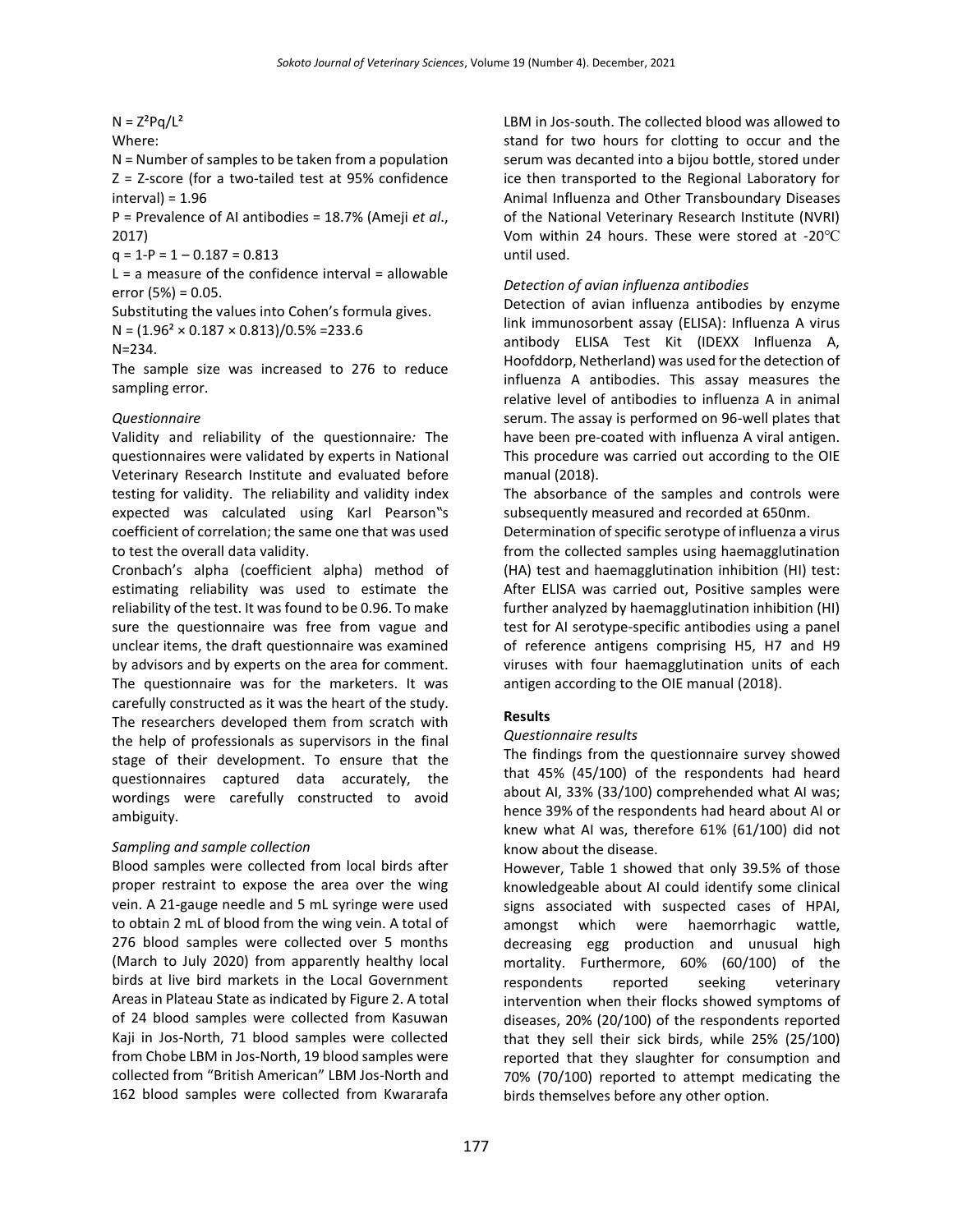| S/N          | Questions                                                 | Yes | No |
|--------------|-----------------------------------------------------------|-----|----|
| $\mathbf{1}$ | Have you heard about Avian Influenza (AI)?                | 45  | 55 |
| 2            | Do you know what Avian Influenza (AI) is? If NO go to Q4  | 33  | 67 |
| 3            | How many signs can you recognise?                         |     |    |
|              | Sneezing                                                  | 30  | 9  |
|              | Coughing                                                  | 9   | 30 |
|              | Ocular discharges                                         | 15  | 24 |
|              | Decreased egg production                                  | 6   | 33 |
|              | Haemorrhagic wattles                                      | 35  | 4  |
|              | Haemorrhagic feets                                        | 3   | 36 |
|              | Haemorrhagic skin of the head                             | 2   | 37 |
|              | Swollen head                                              | 5   | 34 |
|              | Pinpoint haemorrhage on the shank                         | 18  | 21 |
|              | High mortality                                            | 31  | 8  |
| 4            | What do you do when you observe any of the above signs in |     |    |
|              | Q3?                                                       |     |    |
|              | Self medicate                                             | 70  | 30 |
|              | Call/ Visit a Veterinary doctor                           | 60  | 40 |
|              | Slaughter and consume                                     | 25  | 75 |
|              | Sell off                                                  | 20  | 80 |

#### **Table 1:** Questionnaire Evaluation

**Table 2:** Prevalence of A.I. Antibody In Local Chickens Sampled from Jos-North and Jos-South Local Government Area, Plateau State

| S/N | LGA       | Number tested by ELISA | Number of positive (prevalence) | Number of negative | -CI        |
|-----|-----------|------------------------|---------------------------------|--------------------|------------|
|     | Jos-North | 95                     | 18 (18.9%)                      |                    | 11.9-28.6  |
|     | Jos-South | 181                    | 66 (36.5%)                      | 115                | 29.5-44.0  |
|     | Total     | 276                    | 84 (30.4%)                      | 192                | 25.1-36.29 |

**Table 3:** Prevalence of A.I. Antibody among local chicken samples collected from the various LBMs within Jos North and South

| S/N | LBMs                       | Number tested by | Number of positive | Number of | 0P                       | CI            |
|-----|----------------------------|------------------|--------------------|-----------|--------------------------|---------------|
|     |                            | <b>ELISA</b>     | (prevalence)       | negative  |                          |               |
|     | Kasuwan Kaji LBM           | 24               | 5(20.8%)           | 19        | 2.6125                   | $9.2 - 40.3$  |
|     | Chobe LBM                  | 71               | 13 (18.3%)         | 58        | 3.0673                   | $10.5 - 29.6$ |
|     | <b>British America LBM</b> | 19               | $0(0.0\%)$         | 19        | $\overline{\phantom{a}}$ | $0.0 - 20.9$  |
| 4   | Kwararafa LBM              | 162              | 64 (40.7%)         | 96        | Ref                      | 33.2-48.8     |
|     | Total                      | 276              | 84                 | 192       |                          |               |

#### *Serological test*

Enzyme-linked immunosorbent assay (ELISA): From the total of 276 serum samples tested for AIV, 18.9% (18/95) samples collected from Jos-North were positive to A.I. while 36.5% (66/181) samples collected from Jos-South were positive to A.I. The prevalence of AIV antibodies in the tested local chicken sera from the different live bird markets surveyed was 20.8% (5/24), 18.3% (13/71), 0.0 % (0/19) and 40.7% (66/162) for Kasuwan Kaji LBM, Chobe LBM, British America LBM and Kwararafa LBM respectively. The overall prevalence of avian influenza

A antibodies in the study areas was 30.4% (84/276). There were statistically significant differences within the LBMs (Tables 2, 3 and Figure 1).

#### *Haemagglutination and haemagglutination inhibition test*

From the Haemagglutination (HA) and haemagglutination inhibition (HI) tests carried out to determine the specific serotype of the influenza A virus from the ELISA-AIV positive samples in the study area, a total of 85.7% (72/84) of the positive samples were confirmed to be H9 serotype. A total of 4.8% (4/48) were confirmed to be H7 serotype; while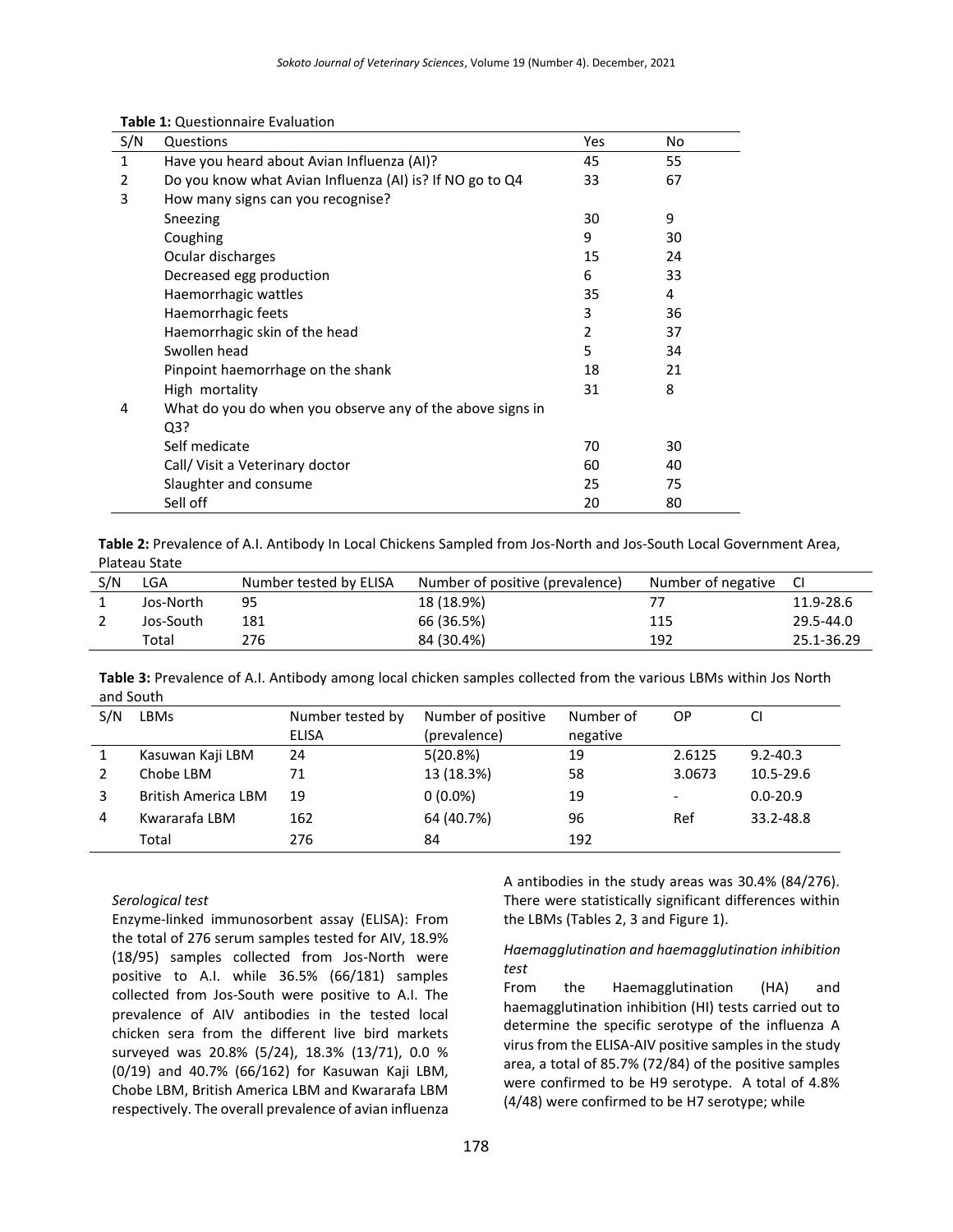14.3% (12) of the AIV positive samples were neither positive for H9, H7 nor H5. This survey showed the possible coexistence and cocirculation of H9 and H7 serotypes of LPAI in the country because the four samples which tested positive to H7 all were positive to H9 and for the first time to our knowledge H9 serotype is detected from local birds in Plateau State.

#### **Discussion**

Avian influenza has its zoonotic potential as described by WHO (2019), but the market operators had a low level of awareness as indicated by the questionnaire survey conducted, which is believed to propagate the spread of the virus as they carry on with their daily activities, therefore awareness against avian influenza and its zoonotic potential must be created in LBMs and the community at large hence reducing the number of uninformed persons. The questionnaire also revealed that 60% of the respondents seek veterinary intervention when their birds are sick, which is the right choice



**Figure 1:** A graph showing the level of infection in each LBM within Jos-north and Jos-south

Red**:** Negative value Blue**:** Positive value



**Figure 2:** Map of Nigeria, showing Plateau state and Jos North and South Local Government Areas

Source: Meseko *et al.* (2012)

to make and this should be encouraged within the society as it aids earlier identification of causative agents and reduces drug resistance caused by indiscriminate use of drugs, as the questionnaire revealed that 70% of the respondents attempt treatments themselves before any other options. The consumption and sale of sick birds should be discouraged in the society at large as these will hasten

the spread of the AI virus, other infectious agents and may facilitate zoonosis.

It was also observed in the various live bird markets that the local chickens were mixed with commercial chickens and other species of birds before or after being purchased from a local seller. This has grave implications for interspecies transmission for avian influenza.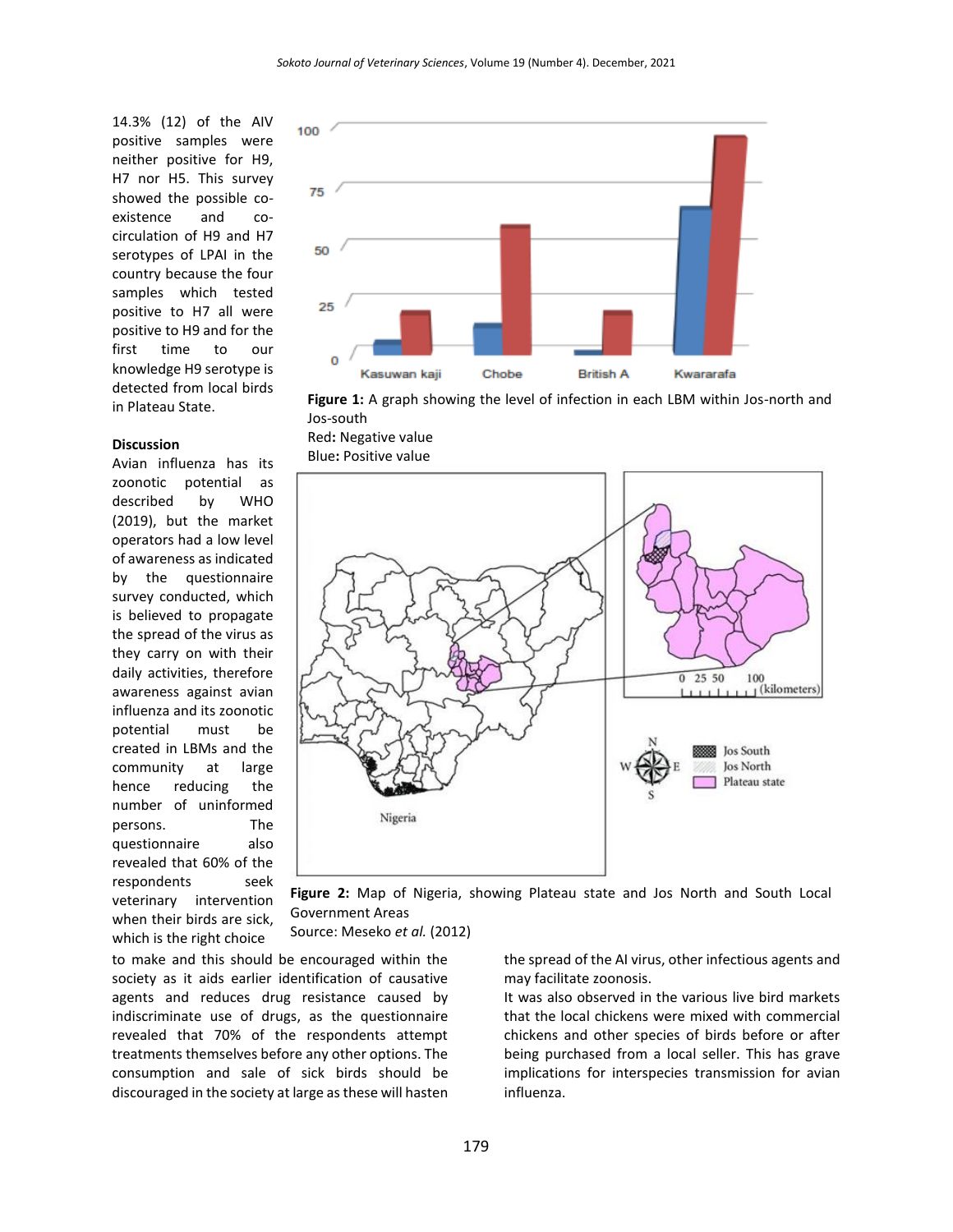In this study, the detection of antibodies to low pathogenic avian influenza serotype A/H9 in local chickens indicates the presence of low pathogenic AIVs infection. Other subtypes causing highly pathogenic (HP) Avian Influenza particularly subtype H5 have often been reported in the study area and indeed Nigeria by previous researchers (Ameji *et al.*, 2020). The findings of this research indicate the first report of the detection of H9 from local chickens in Jos Plateau after a deductive literature search. This finding is of public health significance because of the threat this virus poses to the poultry industry, economy and human health particularly as they can lead to the emergence of reassortant pathogenic strain through co-circulation with other subtypes.

Due to the migratory activities of wild birds, there is a risk of dissemination of avian pathogens into the environment which may have been contracted by resident wild birds and local fowls that are extensively reared in the area. It was observed in the LBMs that both wild and domestic birds were housed together in cages, this promotes the spread of both the HPAI and LPAI virus, these findings agree with Akanbi *et al.* (2016a), it was also observed that some of these birds were housed or kept in very close proximity with other animals, such as goats, pigs, rams and cows.

Specifically, the avian influenza virus has continued to be a problem worldwide as it can spread rapidly and cause disease in domestic poultry, and some may also infect other animal hosts, including humans. Moreover, Subtain *et al.* (2011) noted that the first sign of LPAI infection in domestic poultry is often seroconversion which may be the only evidence of infection with some LPAI subtypes. The detection of antibodies to LPAIV H9 and H7 in apparently healthy local chickens in this study indicates that LPAI H9 and H7 virus subtypes presently circulate in local chickens in Jos-North and Jos-South. This study also conforms to observations by Chinyere *et al.* (2020) who earlier detected serotype H7 in Jos LBMs.

Since the vaccination against AI is not officially permitted in Nigeria and local chickens are not usually vaccinated, according to the report Meseko *et al.* (2020), the antibodies detected in these birds could only have resulted from seroconversion following natural infection with the viruses. Thus, the local chickens could serve as reservoirs shedding the virus into the environment, thereby playing a crucial role in the epidemiology of the disease which agrees with research carried out by Ameji *et al.* (2020). This finding is also consistent with previous reports of infection with LPAI H5N8 in Jos Plateau State, Nigeria (Ameji *et al.*, 2019) and other parts of the world such as China, Asia and Europe. The detection of antibodies to both H9 and H7 LPAI viruses in some local chickens in this study is of public health concern because co-infection with different avian influenza viruses might provide the opportunity for reassortment, leading to the emergence of novel reassortant subtypes with zoonotic potential. It has been reported previously that if a field virus such as AI is a low pathogenic type, there is a risk of it mutating to a highly pathogenic form after circulating in susceptible poultry (Richard *et al.*, 2017).

It is important to note that 12 of the ELISA-positive sera were negative for antibodies to H5, H7 and H9 serotypes LPAI virus, suggesting the possibility of other AIV subtypes circulating among local birds in the study area. There is therefore a need to further investigate the presence of other AIV strains present in local chickens in Jos, Nigeria using a large panel of reference AIV subtypes (H1-H18) sera as well as virus isolation and molecular identification techniques such as reverse transcriptase-polymerase chain, reaction (RT-PCR).

The detection of a higher level of seropositivity to LPAI H9 virus in this study compared to the H7 subtype is significant because, unlike aquatic birds, local chickens are not natural hosts of H9 subtype influenza virus and H9 infected poultry are asymptomatic (Meseko *et al.*, 2018b; Ameji *et al.*, 2019). This suggests a need to determine the current status of H9 in the country. Moreover, it is known that normal asymptomatic infection of avian species can silently maintain and transmit influenza virus provided there is an opportunity for genetic reassortment with other prevalent strains (e.g H5) in the avian population and this may be promoted where different avian species are kept together as we observed in these LBMs.

Thus, mixed farming of several species of birds and other livestock practised in many areas of Nigeria reported by Oluwayelu *et al.* (2015) is a critical management risk that should be discouraged because pigs have also been implicated to be a major mixing vessel for AIV as suggested by (Meseko *et al.*, 2018b). It is important to note that also, local birds have been implicated as incubating vessels for generating influenza reassortants of human and avian origin in the field (Kapczynski, 2009). Additional studies are advocated to determine the potential role of local chickens in the zoonosis of AIV strains in Nigeria.

In this study, it was observed that the local chickens could have been exposed to the virus while scavenging for food. According to Meseko *et al.* (2018a), most evidence obtained on the prevalence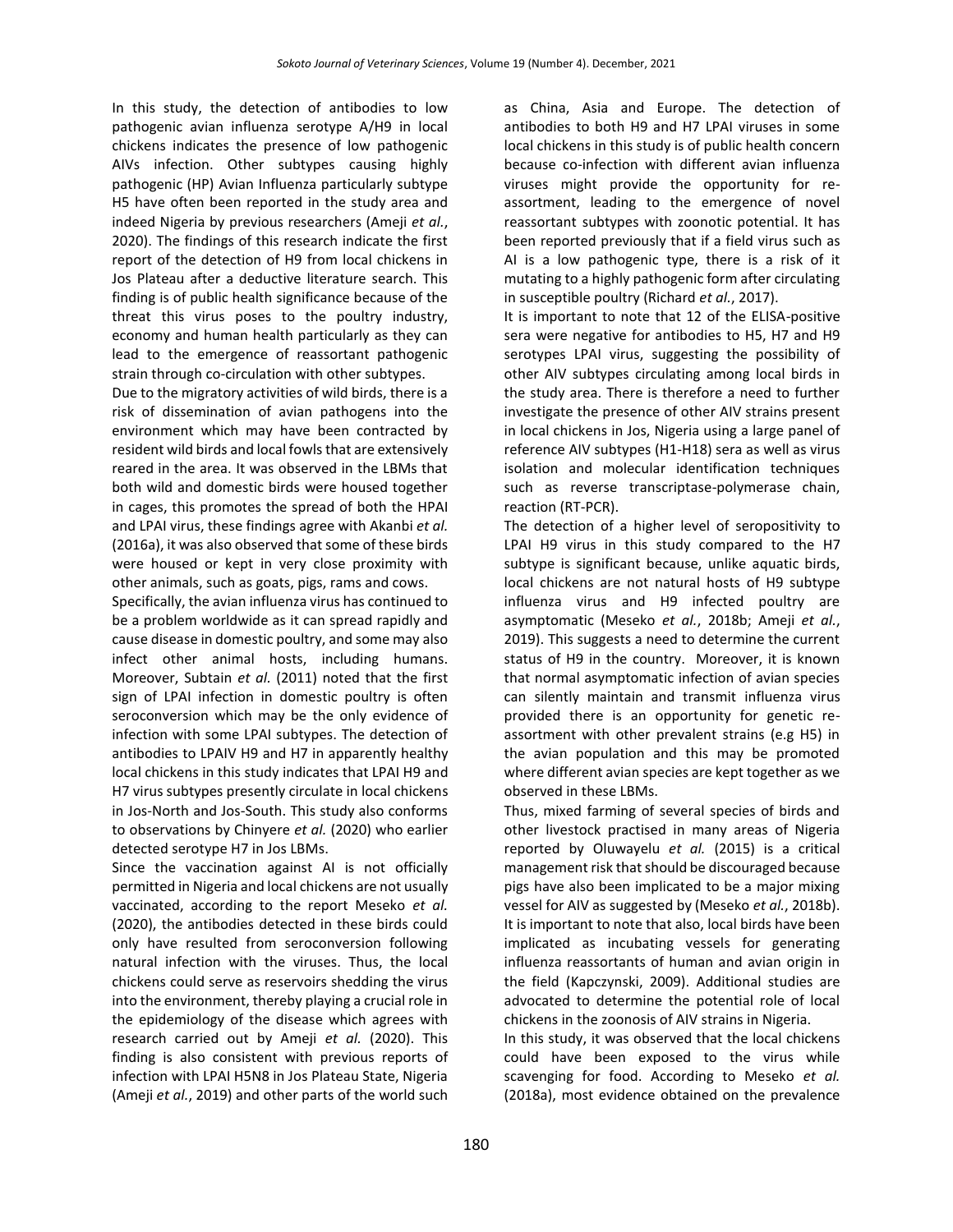of influenza in different types of poultry and from different geographical locations supports the view that the primary introduction is from wild and feral birds. Therefore, influenza viruses are most likely to infect poultry reared in a way that allows contact with feral birds, such as on range poultry farms.

The findings of this study revealed likely circulation of LPAI H9 and H7 viruses in local birds within Jos-North and Jos-South of Plateau State, Nigeria. This study emphasizes the importance of routine surveillance for AIVs in different avian species for the prevention of AI outbreaks in the country. Live Bird Market operators need to be educated on the dangers of collecting, mixing and trading different avian species without biosecurity. The outcome of this research if taken seriously by the governing bodies will help eliminate market practices that can enhance the spread or interspecies transmission of AIVs in the country. The use of social network and market value chain analyses for future AI surveillance investigations is proposed for the development of more effective AI control strategies.

#### **Acknowledgement**

The technical assistance of Drs CN Chinyere and AA Jolly as well as Mr Muyiwa Oyekan of the Animal Influenza Division, National Veterinary Research Institute (NVRI), Vom, are highly appreciated. Sincere appreciation to Friedrich-Loeffler-Institut,

Island of Riems, Germany, for the provision of IDEXX ELISA test kit for the detection of antibody to influenza A virus in animal serum.

#### **Conflict of Interest**

The authors declare that there is no conflict of interest.

#### **References**

- Akanbi OB, Ekong PS, Odita CI & Taiwo VO (2016a). The effect of highly pathogenic avian influenza (HPAI) H5N1 outbreaks on mixed species poultry farms in Nigeria. *Journal of World`s Poultry Research,* **6**(3): 147-152.
- Akanbi OB, Meseko CA, Odita CI, Shittu I, Rimfa AG, Ugbe D, Pam L, Gado DA, Olawuyi KA, Mohammed SB, Kyauta II, Bankole NO, Ndahi W, Joannis TM, Ahmed MS, Okewole PA & Shamaki D (2016b). Epidemiology and clinicopathological manifestation of resurgent highly pathogenic avian influenza (H5N1) virus in Nigeria, 2015. *Nigerian Veterinary Journal,* **37**(3): 175–186.
- Akkermans J, Brenninkmeijer V, Schaufeli W B & Blonk RWB (2015). Effectiveness of a career development intervention for young employees. *Human Resource Management*, **54**(4): 533-551.
- Ameji N, Oladele OO, Bamaiyi PH & Lombin LH (2020). Clinicopathological features and management of aspergillosis in some poultry farms in Jos metropolis, Nigeria. Sokoto *Journal of Veterinary Sciences*, doi.10.4314/sokjvs.v18i4.8.
- Ameji NO, Oladele OO, Meseko CA, Mshelia GD & Lombin LH (2019). Outbreak of highly pathogenic avian influenza subtype H5N8 in two multi-age chicken farms in Jos, Plateau State, Nigeria. *Journal of Veterinary Sciences,* **17**(3): 60–65.
- Ameji NO, Sa'idu L & Abdu PA (2017). Detection of avian influenza antibodies and antigens in poultry and some wild birds in Kogi State, Nigeria. *Sokoto Journal of Veterinary Sciences*, **15**(3):62-68.
- Bevins SN, Dusek RJ, White CL, Gidlewski T, Bodenstein B, Mansfield KG, Debruyn P, Kraege D, Rowan E, Gillin C, Thomas B, Chandler S, Baroch J, Schmit B, Grady MJ, Miller RS, Drew ML, Stopak S, Zscheile B, Bennett J, Sengl J, Brady, Caroline, Ip HS, Spackman E, Killian ML, Torchetti MK, Sleeman JM & Deliberto TJ (2016). Widespread detection of highly pathogenic H5 influenza viruses in wild birds from the Pacific Flyway of the United States. *Scientific Reports*, doi.10.1038/srep28980
- Chinyere CN, Okwor EC, Meseko CA, Ezema WS, Choji ND, Amos DI, Sulaiman LK, Shittu I & Nwosuh C (2020). Sero-detection of avian influenza A/H7 in Nigerian live-bird markets in Plateau State. *Nigerian Veterinary Journal,* **41**(2): 161-174.
- Cohen J (1988). Statistical Power Analysis for the Behavioural Science, second edition. Department of Psychology New York University New York, New York. *Lawrence Erlbaum Associates, Publishers.* Pp 50- 52.
- Kapczynski A (2009). Commentary: Innovation policy for a new era. *Journal of Law, Medicine and Ethics,* doi.10.1111/j.1748- 720X.2009.00370.x.
- Kumar B, Asha K, Khanna M, Ronsard L, Meseko CA & Sanicas M (2018). The emerging influenza virus threat: Status and new prospects for its